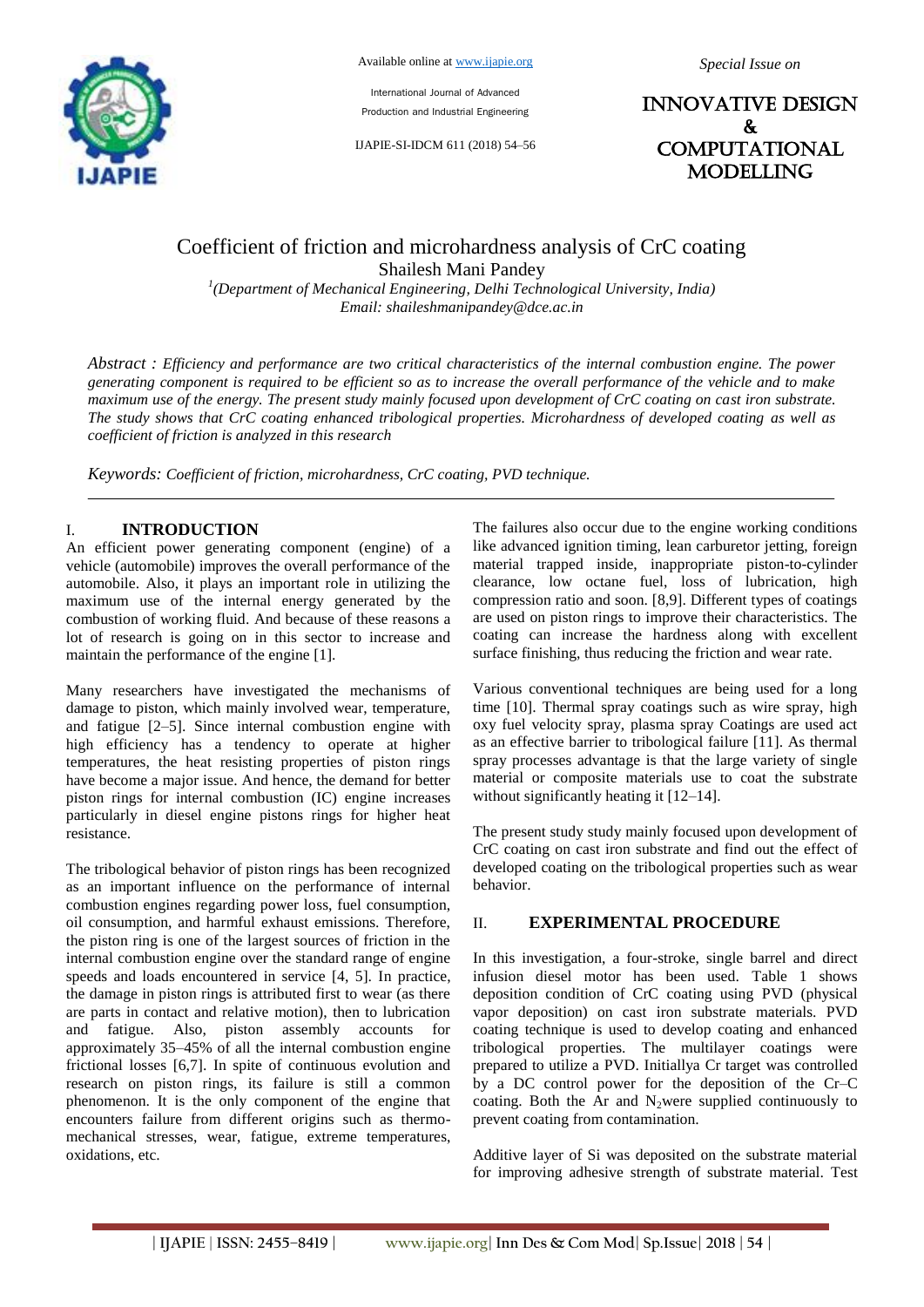#### *Shailesh Mani Pandey International Journal of Advanced Production and Industrial Engineering*

examples were cleaned in a ultrasonic cleaner with surfactant for 15 min took after by de-ionized water for 10 min and after that dried at 100 °C for 15 min before the covering statement. Prior to deposition, the coating chamber was pumped down to  $2.6 \times 10^{-3}$  Pa. The CrC coating was successfully developed on CI substrate having variable film thickness ranging from 100-200 microns

Table 1 Deposition conditions of CrC Coating

| Coating temperature $(C)$     | 250    |
|-------------------------------|--------|
| Deposition time per run (min) | 50     |
| Cathode current (A)           | 135    |
| Bias voltage (V)              | 110    |
| Coating pressure (Pa)         | $4*10$ |

## **III. RESULTS**

The wear measured on the cylinder liner surface is small (wear depth of sample 2 is<100nm), both in comparison to real wear and comparison to the total surface amplitude. The results reveals that coefficient of friction is minimum at coated sample 4 having film thickness 200 microns and maximum at coated sample 1 having film thickness of 100 microns as shown in figure 1.

Figure 2 reveals the result of micro hardness of CrC coating on cast iron substrate. Microhardness of CrC coating minimum at coated sample 1 having film thickness 100 microns and maximum at coated sample 4 having film thickness of 200 microns.



**Fig. S**hows variation of coefficient of friction of CrC coating



**Fig. 2** Shows variation of microhardness of CrC coating

### **IV. CONCLUSION**

The CrC coating on CI substrate was successfully developed using PVD coating. The experimental results of coating sample 4 having film thickness of 200 microns shows excellent tribological behavior and high hardness value.

## **REFERENCES**

[1] Skopp A, Kelling N, Woydt M, et al. *Thermally sprayed titanium suboxide coatings for piston ring/cylinder liners under mixed lubrication and dry-running conditions. Wear 2007;262(9):1061–1070.*

[2] Liu Q, Song Y, Xu G, et al. *On the laser quenching of the groove of the piston head in large diesel engines. J Mater Eng Perform. 1998;7:402–406.*

[3] Silva FS. *Fatigue on engine pistons – a compendium of case studies. Eng Fail Anal. 2006;13:480–492*.

[4] Monaghan ML. Putting friction in its place, *2nd Int. Conf.: combustion engines – reduction offriction and wear.* 

*InstMechEng Conf. Pub. 1989-9, Paper C375rKN1. 1989. p. 1–5.*

[5] Parker DA, Adams DR. *Friction losses in the reciprocating internal Combustion engine, tribology – key to the Efficient Engine. InstMechEng Conf. Pub. 1982-1, Paper C5r82. 1982.p. 31–39.*

[6] Shahmohamadi H, Mohammadpour M, Rahmani R, et al. *On the boundary conditions in multiphaseflow through the piston ring-cylinder liner conjunction. Tribol Int. 2015;90:164–174*.

[7] Pandey S, Murtaza Q, Gupta K. *Friction and sliding wear characterization of ion chrome coating.SAE Technical Paper 2014-01-0946. 2014. doi:10.4271/2014-01-0946*.

[8] Offner G, Lorenz N, Knaus O*. Piston clearance optimization using thermo-elasto hydrodynamicsimulation to reduce piston slap excitation and friction loss. SAE Technical Paper No. 2012-01-1530. 2012. doi:10.4271/2014-01-0946*.

[9] Li CH. Piston thermal deformation and friction

considerations. SAE Technical Paper (No. 820086). 1982. [10] Chen J, Wang Y, Li H, et al. *Microstructure, morphology, and properties of titanium containing graphitelike carbon films deposited by unbalanced magnetron sputtering.TribolLett. 2013;49(1):47–59.*